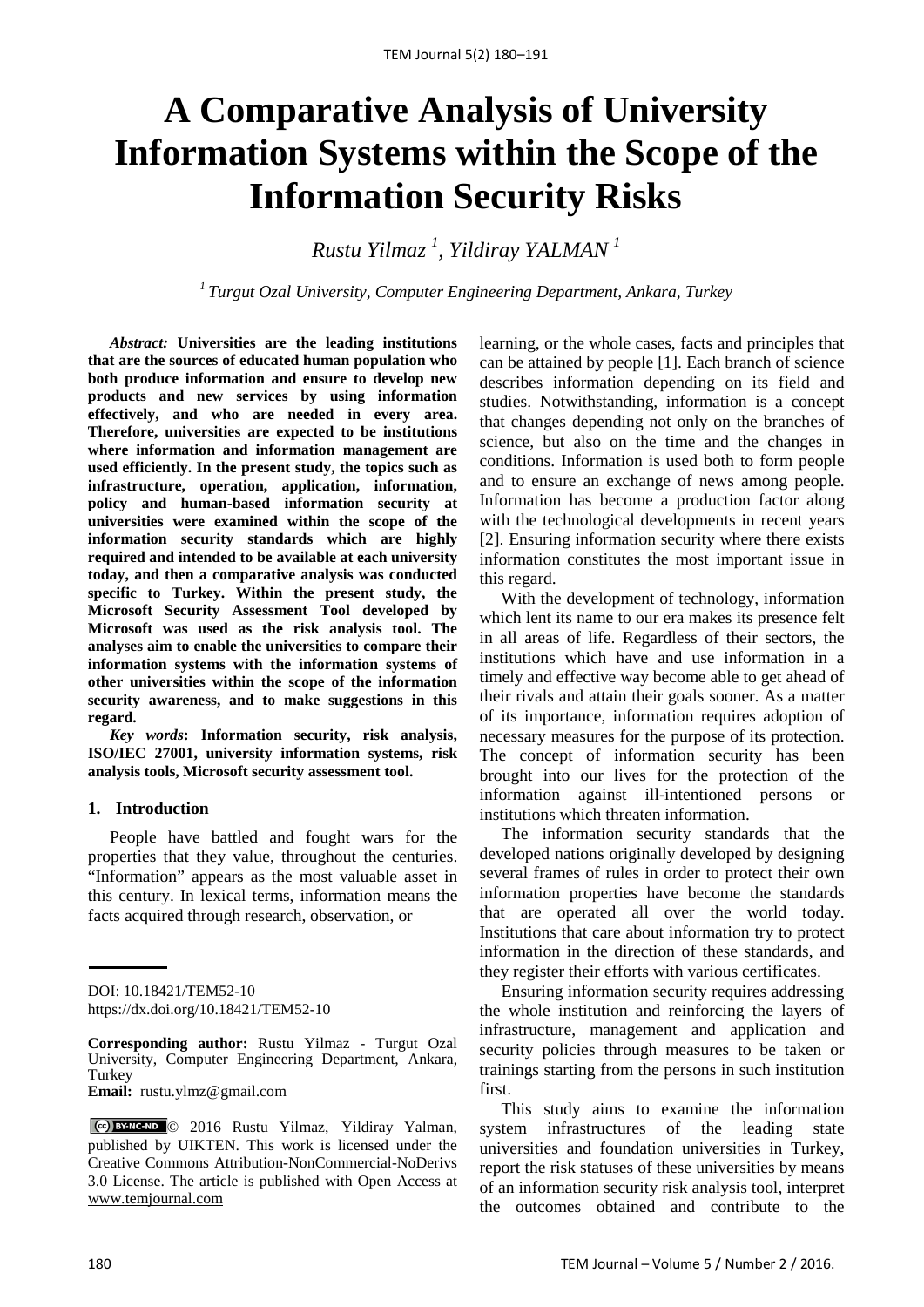development of an information security awareness in universities.

## **2. Information Security**

Computer networks and the Internet ensure the continuity of access to information. In the information era, when the access to information is continuous, the information security means the communication of information from sender to receiver by protecting its secrecy and preventing it from being changed or held by the others [3].

The increase in the use of information systems has not only eased the life for both institutions and people, but also increased the importance of information security, and thus, the information systems for which high level security precautions are taken in an effort to ensure information security has taken its place in the institutions. Taking into consideration that every point in the world has connected each other through the Internet and the computer networks, the significance of security levels and security investments would be better understood [3].

The security of institutional information systems to and from which more than one person connects and gets service is more important than that of personal information. Institutional services vary according to the sector in which the institution operates and they gain value depending on the degree of importance. For instance, information is vital for banking systems and generally no loss or change in the information of any customer is allowed. For such reasons, ensuring institutional information security appears as the only ladder to ensure personal information security [3].

#### *2.1. Use of Information Technologies*

The importance of information security increases day by day due to the increase in the use of information technologies. Besides helping people to have access to information, information technologies also make people open to threats. The results of the research on the use of information technologies at enterprises conducted by the Turkish Statistical Institute are presented in Figure 1 [5].



*Figure 1. Use of Information Technologies at Enterprises (1) No researches were conducted in 2006.*

On examining the research data, it is seen that the rate of Internet use is above 90% in the institutions operating in Turkey. Considering that Turkey is not much ahead in terms of the use of Internet in the world, it can be concluded that access to information through online networks is much more common throughout the world. The high access rate proves the risks to which information is exposed and, therefore, information security gains more importance in this regard. The increase in use of Internet has also leaded to an increase in the attacks against information.

#### *2.2. Identified Attacks*

According to a report released by the Organization for Economic Co-operation and Development (OECD) in 2015, the biggest attacks against information security in the world by year are as follows [4]:

As a result of the cyber-attacks against Estonia in 2007, the parliament building, the prime ministry, banks, news agencies and publishers were adversely affected.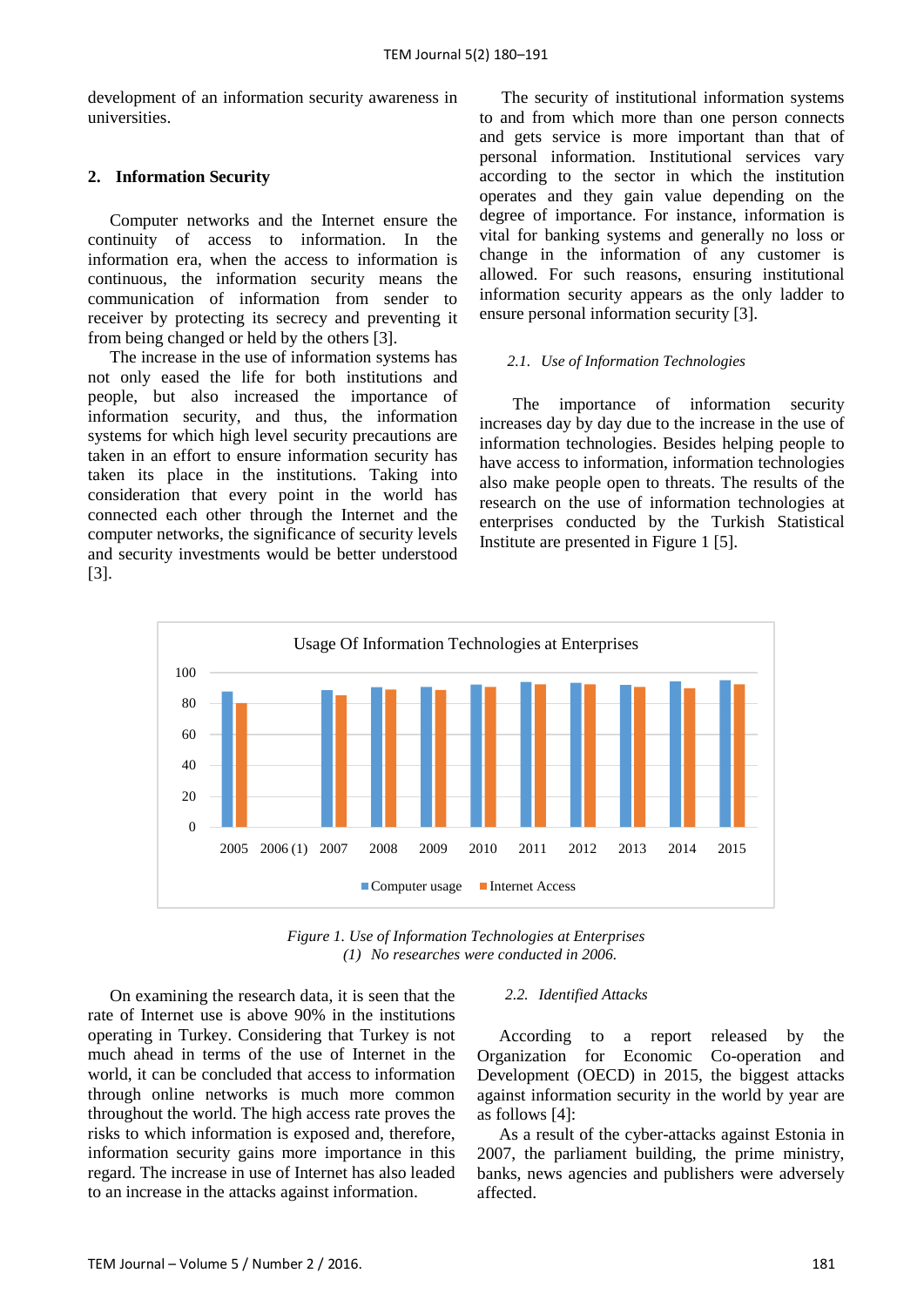In 2010, as a result of an attack named "Stuxnet worm" against Iran, hundreds of centrifuges and nuclear equipment were destroyed [6].

As a result of an attack against the Sony Playstation networks in 2011, payment-related and personal information of 77 million users were stolen. It is estimated that the company had a loss of 250 million Dollar as a result of this attack.

As a result of the attacks against a petrol company, Saudi Aramco, lasted two weeks in 2012, all information kept on the internal network to which 30000 hard discs were connected was deleted [7].

An anti-spam producer, Spamhaus, experienced a denial of services (DoS) attack in 2013. This producer was exposed to a series of nine denial of services attacks including six moderate and three severe attacks. Some of these attacks were so unprecedentedly severe that could reach 300 Gigabits per second [8]. In the same year, a retail sales company operating in the United States, Target, was attacked on Christmas and information on 40 million credit cards and cash payment cards and the personal information of 100 million customers were stolen. This attack ended up with the resignation of a senior manager and costed billions of dollars [4].

As a result of the attack against a company named Home Depot in the United States in 2014, information on 56 million credit cards and cash cards was stolen. In Korea, a person stole the personal and credit card information of a total of 104 million customers of the three major banks in country. In the same year, the US Bank JPMorgan Chase was also attacked, and since the stolen information on 76 million home and seven million small-scale enterprises were in risk, the bank increased its security budget from 250 million Dollars to 500 million dollar. Sony Pictures Entertainment was also attacked the same year and both personnel data and e-mail information and information on non-released films were stolen. Finally, the attack against a steel company, Germany Led, caused a severe physical damage [4].

In December 2015, Turkey was exposed to a distributed denial of service attack (DDoS). This attack aimed to prevent the service of a total of six ".tr" domain name servers that were located at five different points. Some of these servers also had an Internet traffic of 200+ Gbps, which is very rare in history. An Internet organization in Europe, RIPE, which also involves one of the servers that provide domain name system (DNS) resolving abroad, turned off the server due to the intense attack [9].

The magnitude of and the damage caused by these attacks led to adoption of information security activities in various ways in every field.

# **3. Information Security Risk Analysis**

Ensuring information security begins with identifying the risks. Various methods of risk analysis were developed in line with this aim. The risk analysis is divided into two basic categories: qualitative risk analysis and quantitative risk analysis. Some certain terms are used to conduct analysis in the qualitative methods [10]. For example, such terms as low-risk, moderate-risk, high-risk etc. may be used. The risk analysis method expressed by using mathematical and statistical expressions is, however, named as quantitative analysis method. The degrees of risks are presented using numerical expressions. In addition, there are also analysis tools that use both the quantitative and the qualitative analysis methods. While using these tools, one of the two analysis methods usually becomes prominent, therefore, these tools are regarded as more qualitative or more quantitative. Whether qualitative or quantitative, the risk analysis methods essentially aim to estimate the total value of risk in the environments where they are used [11].

## *3.1. Scope of the Analysis*

In the present study, the information systems of universities were examined using a risk analysis method. Information systems are composed with a combination of six main systems. These systems are listed as follows: physical components, software components, data, persons, necessary rules and connections [12]. Within the scope of the present study, analyses were conducted at the leading State and Foundation universities in Turkey. The analysis conducted involves the evaluation of these mentioned systems. The information on the universities included in the analysis are presented in the following table [13].

A freeware-licensed tool, MSAT, developed by Microsoft<sup>®</sup> was used within the scope of the present study, and the results were analysed comparatively.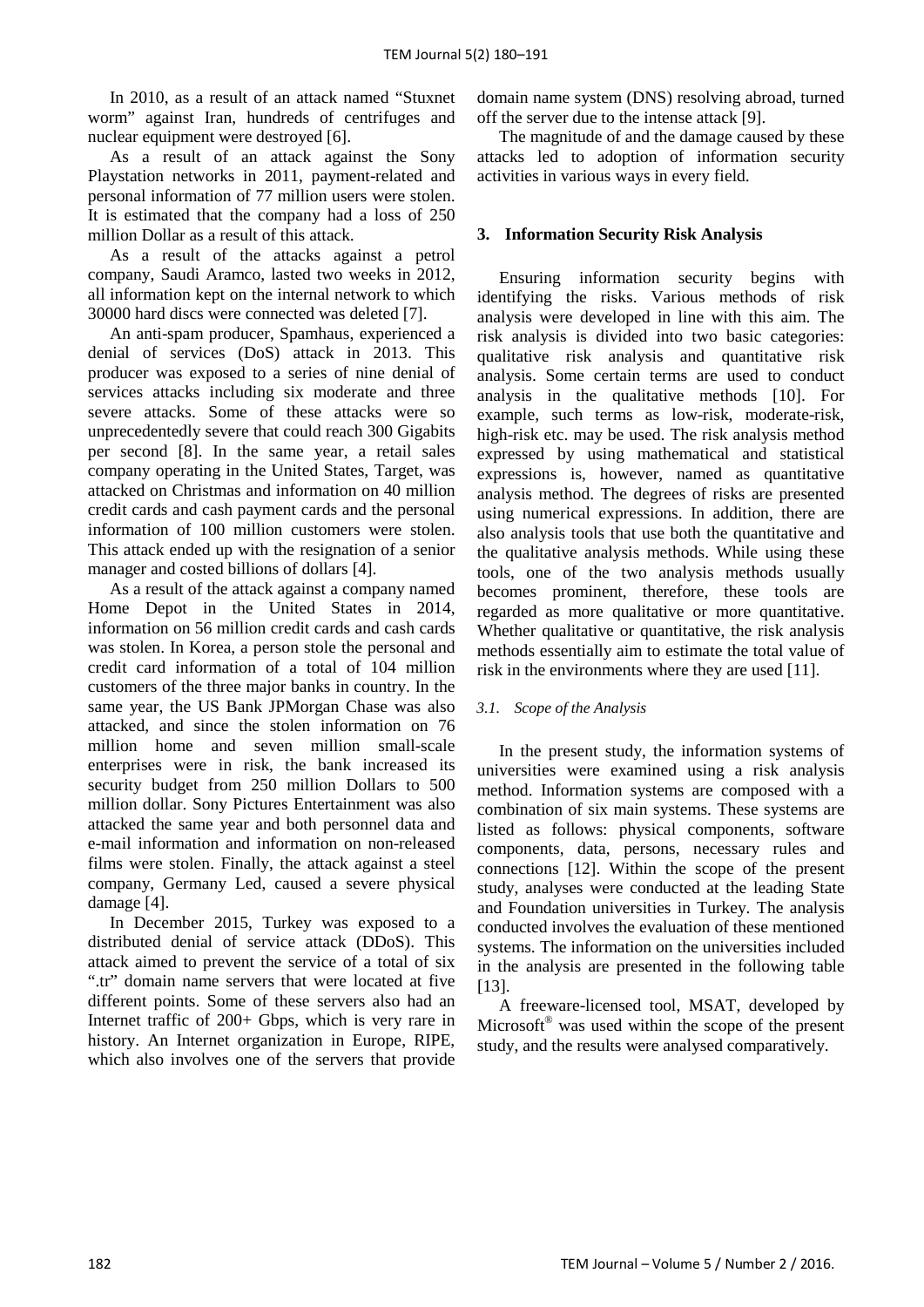| Universities*              | <b>Type</b>       | <b>Number</b><br>of<br><b>Faculties</b> | <b>Number</b><br><sub>of</sub><br><b>Institutes</b> | <b>Number of</b><br><b>Departments</b> | <b>ISO/IEC</b><br>27001    | <b>Number</b><br>of<br><b>Students</b> |
|----------------------------|-------------------|-----------------------------------------|-----------------------------------------------------|----------------------------------------|----------------------------|----------------------------------------|
| 1 <sup>st</sup> University | <b>State</b>      | 6                                       | 6                                                   | 63                                     | <b>Yes</b>                 | 27222                                  |
| $2nd$ University           | <b>State</b>      | 17                                      | 14                                                  | 123                                    | In the process<br>of 27001 | 42438                                  |
| 3 <sup>rd</sup> University | <b>State</b>      | 18                                      | 13                                                  | 163                                    | At planning<br>phase       | 64469                                  |
| 4 <sup>th</sup> University | <b>Foundation</b> | 5                                       | 3                                                   | 14                                     | At planning<br>phase       | 1002                                   |
| 5 <sup>th</sup> University | <b>Foundation</b> | 9                                       | 12                                                  | 48                                     | N <sub>0</sub>             | 12577                                  |
| 6 <sup>th</sup> University | <b>Foundation</b> | 5                                       | 3                                                   | 40                                     | N <sub>0</sub>             | 6402                                   |

\* The real names of the related universities are not presented since these institutions' private data are shared.

## *3.2. MSAT (Microsoft Security Assessment Tool)*

Microsoft Security Assessment Tool (MSAT), developed by Microsoft, is a high-level security assessment tool. This tool employs the qualitative analysis method. It was designed to provide the information technologies managers with information and recommendations about the security infrastructure of information technologies. It consists of two different layers; the first layer is for recognizing the existing organization and determining the risk status. The second layer, on the other hand, includes questions about the institution's infrastructure, application layer, operations and persons.

The questions were compiled from the suggestions of the employees at ISO/IEC 27001, NIST-800.x and Microsoft. In a way to embrace the whole institution, these questions assess the security status of the institution in terms of persons, operations, and technology [14, 15].

MSAT stages are as follows:

- 1. Basic information on the institution as well as information on infrastructure security, application security, operation safety, human security and environment are obtained from the person(s) that know about the institution to be analysed and have general information about the latter.
- 2. A new risk assessment is designed with regards to the security control.
- 3. Once all of the questions are responded, MSAT creates a report. This report presents a business risk profile and the security assessment result.

MSAT also calculates the security maturity status of the institution. Security maturity status means

application development for a sustainable strong security. Multiple security defence systems are recommended for the institutions which are of low security maturity. In addition, the detailed report analyses the statuses of the institutions in a detailed way, and provides these institutions with recommendations depending on the security precautions taken by themselves. Created by Microsoft, these recommendations conform to the information security standards. One of its most important features is that it allows for a security comparison between similar institutions when required [15].

# **4. Analysis Assessment Results**

In the present analysis study, the persons who have a knowledge of the system security and network infrastructure among the information systems of universities, generally with the redirection of the heads of the information processing departments, were visited and, then, MSAT application was run, and the report was obtained following the completion of required information with these persons. The study begins with the questions asked about the institution, and a business risk profile (BRP) is created depending on the activities performed. The risk profile varies by the applications planned to be sold or by worries of theft and spying of some of the universities. On the other hand, the questions in the second part are asked to compile a list of security precautions taken by universities. These questions ensure detecting the security measures taken, layers of defence, security risks and security vulnerabilities and preparing precautions to recommend for the security precautions for protection. A Defence in Depth Index (DiDI) is created in line with the responses. Then, an analysis is obtained by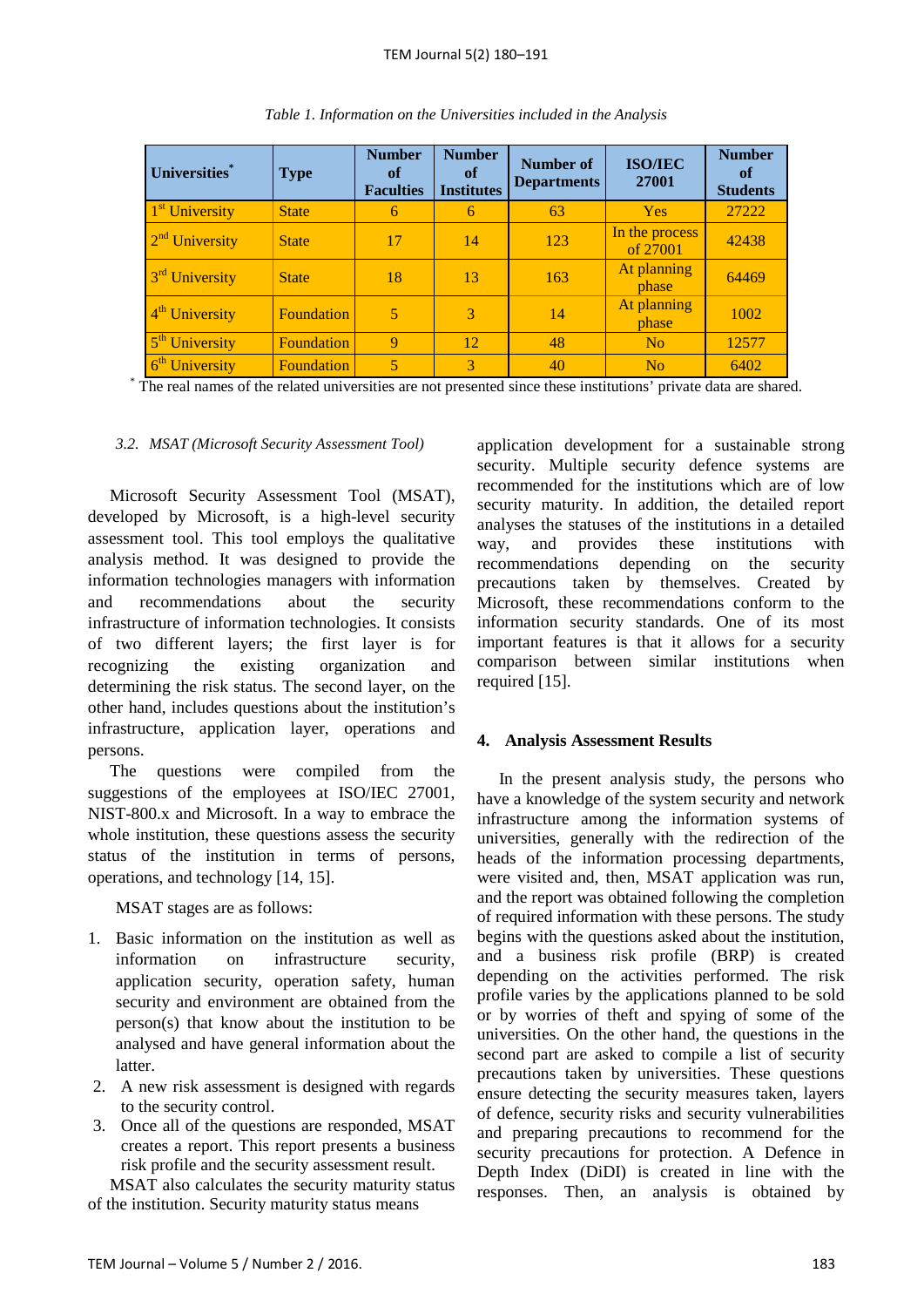comparing the responses given within these two parts. The following reports are prepared for universities as a result of the analysis:

- **Security Maturity:** Security maturity is the measurement of a university's ability to create a sustainable security level by using the existing tools.
- **Business Risk Profile (BRP):** A business risk profile is the risk profile of universities for their business pattern.
- **Defence in Depth Index** (DiDI): A defence in depth index is the measurement of the

precautions that have been taken to minimize the identified risks.

On examining the sustainable security maturity measurement of the universities within the analysis study. It is seen that the universities which bear a certification, in the process of a certification and are planning to get a certification have a sufficient maturity level in terms of infrastructure, application, operation and human; on the other hand, the other two universities are required to create a security awareness through trainings.

|                                    |                |             | Scope of the Analysis |       |
|------------------------------------|----------------|-------------|-----------------------|-------|
| <b>Universities</b>                | Infrastructure | Application | Operation             | Human |
| $\overline{1}^{\rm st}$ University |                |             |                       |       |
| $2nd$ University                   |                |             |                       |       |
| 3 <sup>rd</sup> University         |                |             |                       |       |
| $4th$ University                   |                |             |                       |       |
| $5th$ University                   |                |             |                       |       |
| $\overline{6^{th}}$ University     |                |             |                       |       |

*Table 2. Security Maturity Levels of Universities*

 $\bullet$  Meets best practice  $\bullet$  Needs improvement  $\bullet$  Severely lacking

As can be seen in Table 2, the necessary investments were made in the universities analysed, and put into applications to some extent. New needs will certainly occur due to the advancing technologies. However, in order to ensure a better use of the current capabilities, first the persons who will use these capabilities are required to be addressed and a security awareness is required to be imposed to everyone from the management who use the informational assets.

The detailed outcomes of the business risk profile obtained on the infrastructure, application, operation and human resources and the defence in depth of the universities studied are as follows:

## *4.1. Security Infrastructure*

In order to gain access to systems, the illintentioned or curious people generally use the remote access or sharing means that are used today as the network systems have become common and they can gain access to the information of the institutions. When ill-intended people gain access to systems, they take such steps that put the security and

integrity of the institutions at risk as obtaining information to which they are not authorized or permitted to access, rendering systems out of order, making changes on such information, and sharing information with unauthorized third persons. There has been an increase in the violations of information security as the computer networks has become more common. Thus, the precautions required to prevent these violations and ensure information security have increased in number [16].

The communication between computers both through wired and wireless networks has created the need to ensure the security of these networks. Too many products have been developed for the security infrastructures of information systems. These products include the firewalls, attack detection systems, anti-virus programmes and physical security systems. These systems are the minimum infrastructure requirements that must be available in the information systems to ensure information security. According to the present analysis, the graph showing the precautions taken by the universities with regards to the infrastructure is as follows.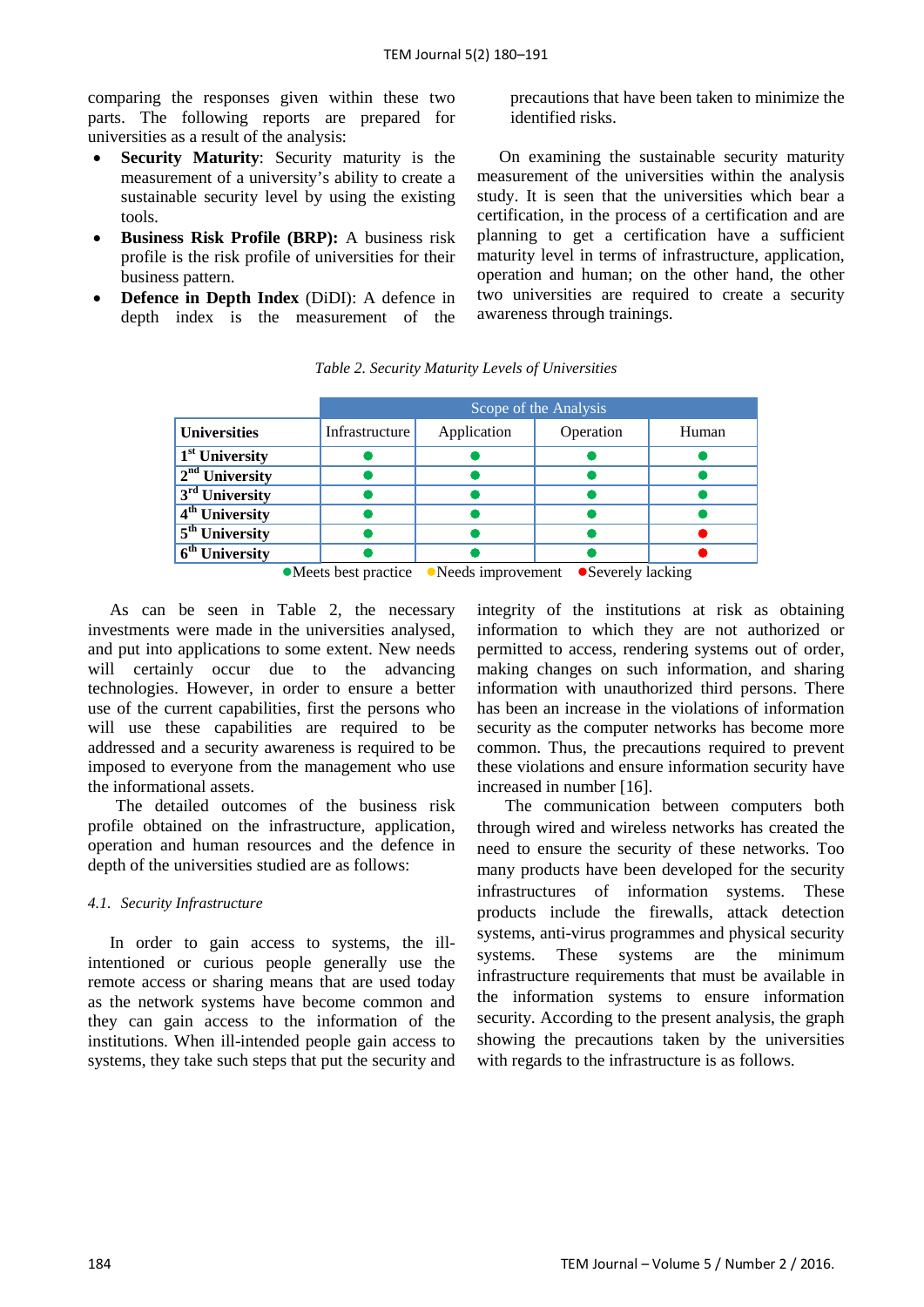

*Figure 2. Comparison of the information security infrastructures between the universities*

As seen in Figure 2, it can be clearly seen in the present analysis study that, in general, the universities take infrastructural precautions. Even if certain investments have been made almost at each institution to some extent, it can be stated that the universities that conduct studies or make planning for the purpose of obtaining ISO/IEC 27001 certificate are more successful than the others. On examining the infrastructural analysis study in depth, the outcomes obtained are as follows (Table 3):

|                                                              | 1 <sup>st</sup> | 2 <sup>nd</sup> | $3^{\text{rd}}$ | $4^{\text{th}}$ | $5^{\text{th}}$ | 6 <sup>th</sup> |
|--------------------------------------------------------------|-----------------|-----------------|-----------------|-----------------|-----------------|-----------------|
| Infrastructure                                               |                 | ●               | $\bullet$       | $\bullet$       | $\bullet$       |                 |
| <b>Primary Defence</b>                                       |                 | ●               | $\bullet$       | $\bullet$       | $\bullet$       | ●               |
| Firewall and the rules                                       |                 |                 |                 |                 | $\bullet$       |                 |
| Anti-viruses                                                 |                 | $\bullet$       | $\bullet$       | ●               | $\bullet$       |                 |
| Anti-viruses - Desktops                                      |                 |                 |                 |                 |                 |                 |
| Anti-viruses - Servers                                       |                 |                 | œ               | n               |                 |                 |
| <b>Remote Access</b>                                         |                 |                 | ●               | $\bullet$       |                 | $\bullet$       |
| Network Segments (VLAN)                                      |                 |                 | $\bullet$       | o               |                 |                 |
| <b>Intrusion Detection Systems</b><br>(IDS)                  |                 |                 |                 | $\bullet$       |                 |                 |
| Wireless                                                     | $\bullet$       | $\bullet$       | $\bullet$       | $\bullet$       |                 | $\bullet$       |
| <b>Authentication</b>                                        | $\bullet$       | $\bullet$       | $\bullet$       | ●               | $\bullet$       |                 |
| <b>Administrative Users</b>                                  | $\bullet$       | $\bullet$       | $\bullet$       | $\bullet$       | $\bullet$       | $\bullet$       |
| Internal users                                               | o               | $\bullet$       |                 | o               |                 |                 |
| Remote Access users                                          |                 |                 |                 |                 | o               |                 |
| Password policies                                            | $\bullet$       | $\bullet$       | $\bullet$       | $\bullet$       | $\bullet$       | ●               |
| Password policies-Administrator<br>Account                   |                 |                 |                 |                 |                 |                 |
| Password policies-User Account                               |                 |                 |                 |                 |                 |                 |
| Password policies-Remote users                               |                 |                 |                 |                 |                 |                 |
| <b>Inactive Accounts</b>                                     |                 |                 |                 |                 |                 |                 |
| <b>Administration and</b><br><b>Monitoring</b>               |                 |                 | ●               |                 |                 |                 |
| Event reports &Response                                      | ●               |                 | $\bullet$       | $\bullet$       | $\bullet$       | $\bullet$       |
| Secure Build                                                 |                 |                 | $\bullet$       |                 |                 |                 |
| Physical security                                            |                 |                 |                 |                 |                 |                 |
| A Meets hest practice A Meeds improvement A Severely lacking |                 |                 |                 |                 |                 |                 |

*Table* 3. Comparative Analysis for the Infrastructural Security at the Universities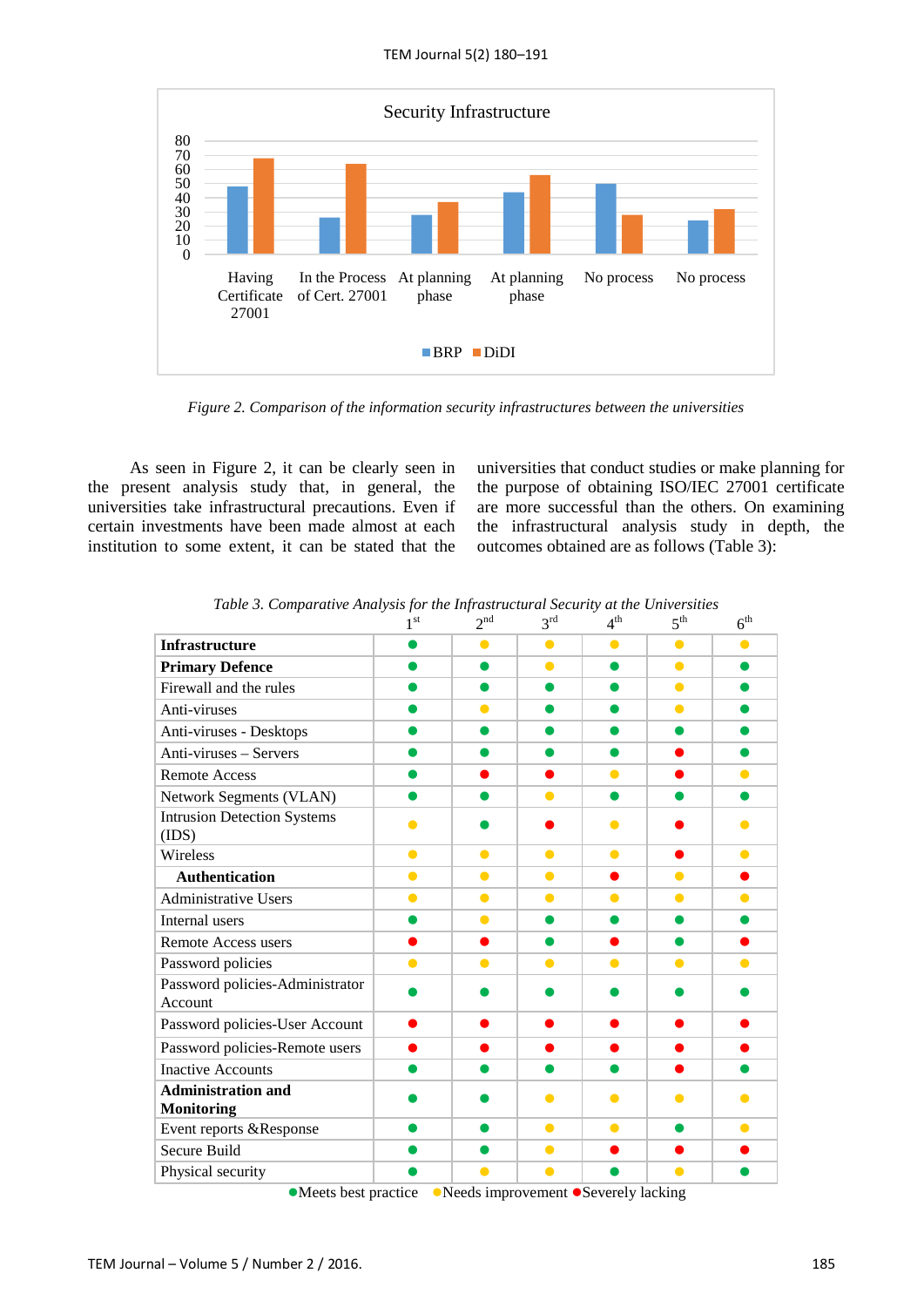Since MSAT, the analysis software used in the present study, regarded the use of a remote desktop as a security vulnerability in the analysis, it is seen as a factor of danger at the most of the institutions. The universities that use remote desktops generally use virtual private networks (VPNs). This is a method of secure connection provided by the firewalls. According to the results of the analysis, each university has firewalls, intrusion detection systems, anti-virus software and physical security all of which are of great importance to ensure security. The only prominent university is the  $1<sup>st</sup>$  University which has an ISO/IEC 27001-certified information security system. The reason for its prominence is that it supports these security tools with policies and rules. On the other hand, the fact that its users have awareness about information security constitutes the main advantage of the 1<sup>st</sup> University.

#### *4.2. Security and Application*

When the analysed universities are evaluated, it is observed that they generally have the standard applications for application security such as clustering and load distribution. However, only the universities that have or are in the process of a certification are observed to have the non-standard applications such as encryption algorithm. It is obvious in the following graph that the universities that have obtained, are trying to obtain or are planning to obtain an information security certification take more precautions than the other universities (Figure 3).



*Figure 3. Application Security at Universities*

The detailed results of the analysis study, obtained for the application security, are presented below in further detail (Table 4). It can be clearly understood from the table that each university applies successfully the identity validation policy and password policy. Moreover, it can be seen that each university has a load distribution device that is generally supplied as a hardware and each of them performs the clustering installations that are vital for the business continuum.

Although each university interviewed stated that they had a software team and they were developing applications, it is clear that they make no investment or impose no sanctions for secure software development. No application was observed for input supervision in none of the universities other than the one which bears an ISO/IEC 27001 certificate.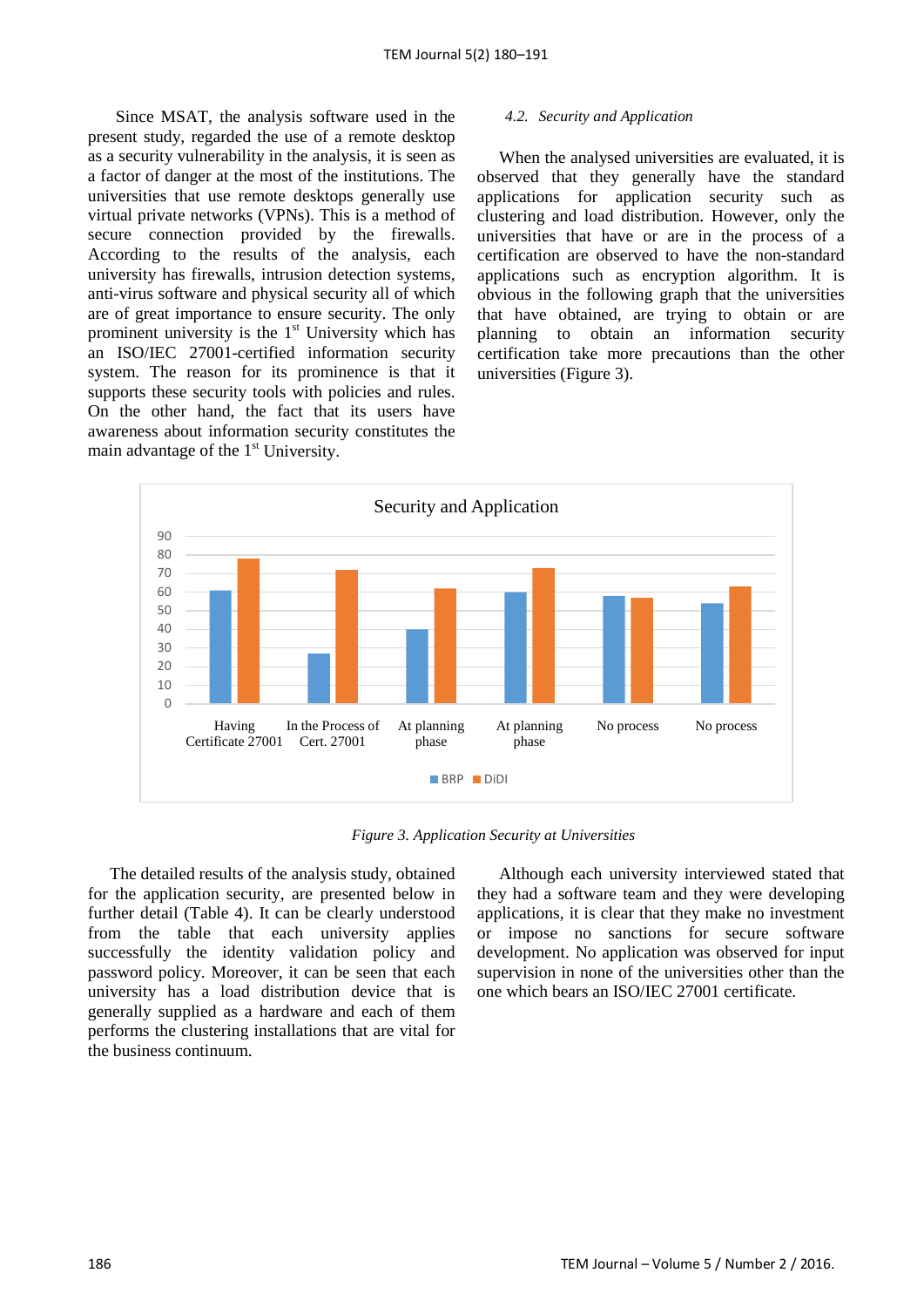### TEM Journal 5(2) 180–191

|                                                       | 1 <sup>st</sup> | 2 <sup>nd</sup> | 3 <sup>rd</sup> | $4^{\text{th}}$       | 5 <sup>th</sup> | 6 <sup>th</sup> |
|-------------------------------------------------------|-----------------|-----------------|-----------------|-----------------------|-----------------|-----------------|
| <b>Application</b>                                    |                 |                 |                 |                       |                 |                 |
| Development and Use                                   |                 | $\bullet$       |                 |                       |                 |                 |
| Load Balancing                                        |                 |                 |                 |                       |                 |                 |
| Clustering                                            |                 |                 |                 |                       |                 |                 |
| Application & Data Recovery                           |                 |                 |                 |                       |                 |                 |
| Third-party independent<br>software Vendor(ISV)       |                 |                 |                 |                       |                 |                 |
| Inside development                                    |                 |                 |                 |                       |                 |                 |
| Weaknesses                                            |                 |                 |                 |                       |                 |                 |
| <b>Application Design</b>                             |                 |                 |                 |                       |                 |                 |
| Authentication                                        |                 |                 |                 |                       |                 |                 |
| <b>Password Policies</b>                              |                 |                 |                 |                       |                 |                 |
| <b>Access Control</b>                                 |                 |                 |                 |                       |                 |                 |
| Logging                                               |                 |                 |                 |                       |                 |                 |
| <b>Input Validation</b>                               |                 |                 |                 |                       |                 |                 |
| <b>Software Security Development</b><br>methodologies |                 |                 |                 |                       |                 |                 |
| Data Storage &<br><b>Communications</b>               |                 |                 |                 |                       |                 |                 |
| Encryption                                            | $\bullet$       | $\bullet$       |                 |                       |                 |                 |
| <b>Encryption Algorithm</b>                           |                 |                 |                 |                       |                 |                 |
|                                                       |                 | $-1$            |                 | $\sim$<br>$1 \quad 1$ | .               |                 |

*Table 4. Results of the Application Security Analysis*

• Meets best practice • Needs improvement • Severely lacking

The efficiency of the information security certification programme ISO/IEC 27001 for the encryption of vulnerable data can be seen in the detailed analysis.

As far as observed, the universities either do not have a systemic weakness or gap or they do not know whether they have one. In the interview made at the university that has ISO/IEC 27001 certificate, they stated that they were aware of a weakness and they were trying to take precautions against it.

## *4.3. Security and Operation*

The information systems may need to be changed or get informed about the risks due to the development of new risks or presence of alreadyexisting risks. Operational evaluations include the operational functions, threats, security vulnerabilities, work processes, facilities, the practice of the changes in the policies and regulations, the changes in the technical skills and the methods of the ill-intended people who attack the system and the decrease in the current sources within the institution [17]. The rapid development in technology and people's confidence both generally in the Internet and in doing their transactions on the Internet have brought along the information security problems. According to the data obtained from the Organization for Economic Co-operation and Development, attacks also increase rapidly with the evolving technology. The increase in the attacks and the damage to the companies and countries around the world require establishment of national information security policies [18].

According to the present analysis, the results obtained with regards to the operational departments at the universities are as follows: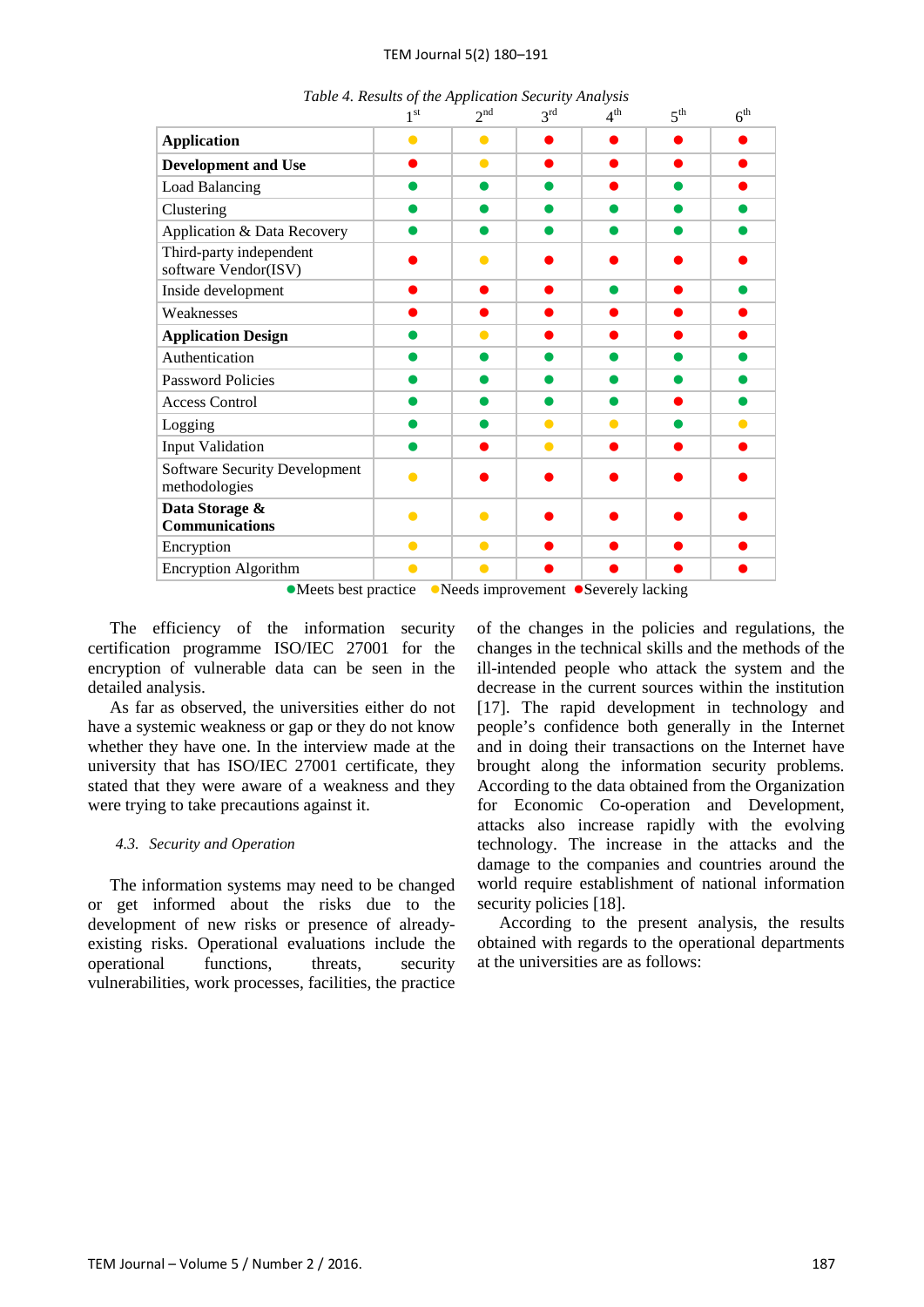

*Figure 4. Results of the Operational Security Analysis at the Universities*

The universities that are in the process of or already have an information security certificate were seen to have completed almost all of the procedures required in terms of the operational management (Table 5). It was also observed that the universities which are planning to obtain an information security certificate were applying information security, even if not so successfully as the first two universities, and the universities that had no effort for information security had more risks than the precautions they have taken or were applying little information security, even if they tried to implement the necessary procedures.

|                                        | 1 <sup>st</sup> | 2 <sup>nd</sup> | 3 <sup>rd</sup> | 4 <sup>th</sup> | 5 <sup>th</sup> | 6 <sup>th</sup> |
|----------------------------------------|-----------------|-----------------|-----------------|-----------------|-----------------|-----------------|
| Operation                              |                 |                 | $\bullet$       | $\bullet$       |                 | ●               |
| <b>Environment</b>                     |                 |                 | $\bullet$       |                 |                 |                 |
| Management Host                        |                 |                 |                 |                 |                 |                 |
| <b>Management Host-Servers</b>         |                 |                 |                 |                 |                 |                 |
| Management Host-Network<br>Devices     |                 |                 |                 |                 |                 |                 |
| <b>Security Policy</b>                 |                 | $\bullet$       |                 | $\bullet$       |                 | ●               |
| Data Classification                    |                 | $\bullet$       |                 |                 | $\bullet$       |                 |
| Data Disposal                          | $\bullet$       | $\bullet$       |                 |                 |                 |                 |
| Protocols & services                   |                 |                 |                 |                 |                 |                 |
| Acceptable use                         |                 |                 |                 |                 |                 |                 |
| <b>User Account Management</b>         |                 | ●               |                 |                 | $\bullet$       |                 |
| <b>Administration Policies</b>         |                 |                 |                 |                 |                 |                 |
| <b>Security Policies</b>               |                 |                 |                 |                 |                 |                 |
| Patch & Update                         |                 |                 |                 | $\bullet$       |                 | $\bullet$       |
| <b>Network Documentation</b>           |                 | æ               |                 |                 |                 |                 |
| <b>Application Data Flow</b>           |                 | $\bullet$       | $\bullet$       |                 |                 |                 |
| Patch Management                       | ●               |                 | ●               |                 | $\bullet$       |                 |
| Change Management and<br>configuration |                 |                 | О               |                 |                 |                 |
| <b>Back-up and Rescue</b>              |                 | $\bullet$       |                 | $\bullet$       | $\bullet$       | $\bullet$       |
| Log Files                              |                 |                 |                 |                 |                 |                 |

*Table 5. Operation and Security at the Universities*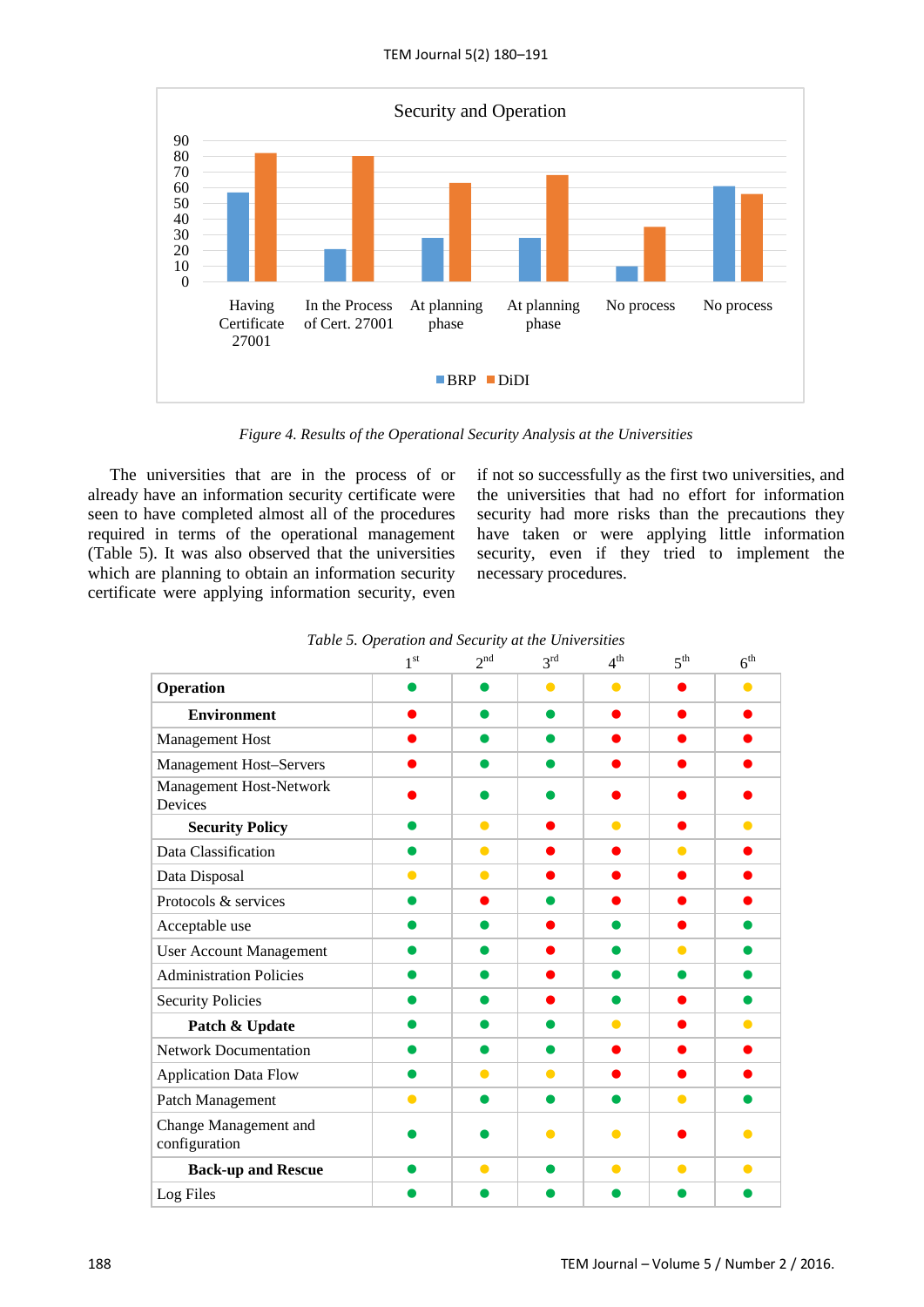| Disaster Recovery & Business<br>Resumption Planning                                                   |  |  |  |  |  |  |
|-------------------------------------------------------------------------------------------------------|--|--|--|--|--|--|
| Backup                                                                                                |  |  |  |  |  |  |
| Backup Media                                                                                          |  |  |  |  |  |  |
| <b>Backup &amp;Restore</b>                                                                            |  |  |  |  |  |  |
| $\bullet M$ and lead was after $\bullet M$ and two second on $\bullet$ Correct leads to all $\bullet$ |  |  |  |  |  |  |

• Meets best practice • Needs improvement • Severely lacking

According to the detailed table, it is clear that the ISO/IEC 27001 certification positively affects the information security of the universities. With the help of this certification, the universities better create and apply especially the security policies. All of the universities were observed to have security policies to some extent. The universities have efforts especially for physical security, encryption security and Internet security. Looking from the point of view of the information system employees, the universities were observed to have information security awareness to some extent, but not sufficient for the standardized levels due to lack of support by the management and other similar reasons. It is seen that the universities which have even not a planning level for information security had no information security training activities for employees including the information processing personnel. The information processing personnel, therefore, established and applied certain policies as far as they knew and searched and with their own efforts. However, they were not regarded as sufficient when evaluated within the scope of the certification of 27001. In addition, all of the procedures for patching and updating were observed to be applied by the universities that had or were in the process of a certification. Due to the fact that back-up is essential to prevent loss of information, no problem was generally observed about back-up and rescue procedures. Having perfect security policies after making the necessary hardware investments is not enough for security. These investments are useless unless there is a resource of conscious humans.

#### *4.4. Security and Human*

Kevin Mitnick says "If a hacker contacts a reliable employee at a company, gains his trust and breaks into the company, then the money spent for security so far is wasted." [19] This quote illustrates the importance of the humans for security.

The most critical factor with regards the information security is the human factor [20]. Despite using developed technologies and providing quality training, it is impossible to say that a system is under protection unless people have information security awareness. Information security is a process that renovates itself and that is always open to innovations. There are different dangers for tomorrow even in a system that is of the best standards and is equipped with the best technology. It is never possible to say that a system provides success 100%. It is necessary to act in a continuously developing process to meet the needs of tomorrow. A reached point is always one-step behind tomorrow [2].

According to the results of this analysis study, it is seen that especially the institutions that have no certification of information security or currently do not apply any information security rules have the most important weakness due to the human factor.

Another significant factor observed during this analysis is that the universities that have or are in the process of a certification have authorized employees for information security, and an information security department under its roof. Having an information security department demonstrates that the university management cares about information security and proves the presence of information security awareness. According to the following graph, two universities become prominent thanks to this awareness.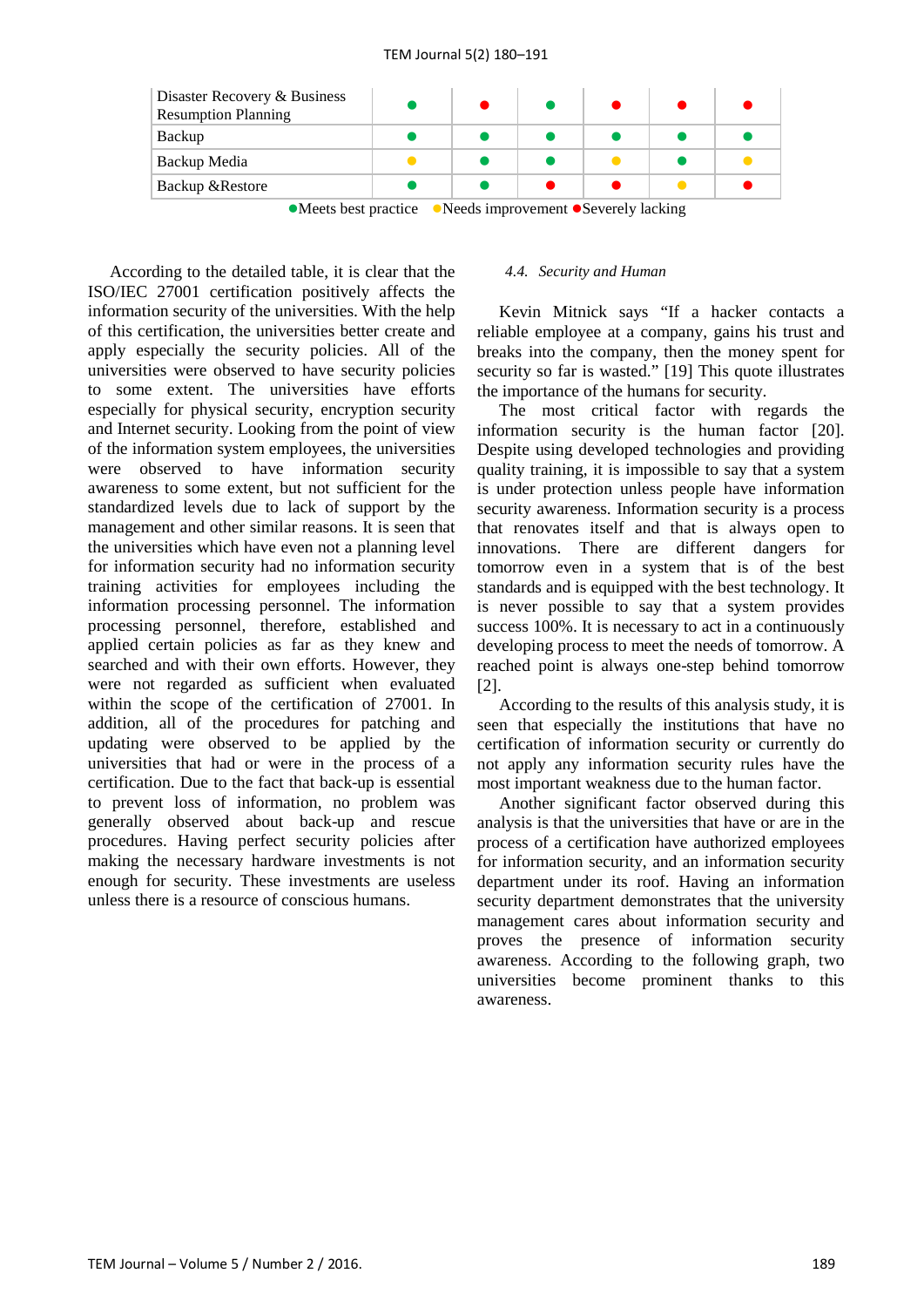

*Figure 5. Results of the human resources security analysis at the universities*

The present analysis study is designed according to the security knowledge and responses of people. The detailed results of the analysis obtained through the data on the people are as follows (Table 6):

|                                  | Table 6. Results of the analysis conducted on the people at the universities. |          |                 |                 |                 |                 |  |  |
|----------------------------------|-------------------------------------------------------------------------------|----------|-----------------|-----------------|-----------------|-----------------|--|--|
|                                  | 1 <sup>st</sup>                                                               | $2^{nd}$ | $3^{\text{rd}}$ | $4^{\text{th}}$ | 5 <sup>th</sup> | 6 <sup>th</sup> |  |  |
| <b>People</b>                    |                                                                               |          |                 |                 |                 |                 |  |  |
| <b>Requirements &amp;</b>        |                                                                               |          |                 |                 |                 |                 |  |  |
| <b>Assessments</b>               |                                                                               |          |                 |                 |                 |                 |  |  |
| <b>Security Requirements</b>     |                                                                               |          |                 |                 |                 |                 |  |  |
| <b>Security Assessments</b>      |                                                                               |          |                 |                 |                 |                 |  |  |
| <b>Policies &amp; Procedures</b> |                                                                               |          |                 |                 |                 |                 |  |  |
| <b>Background Checks</b>         |                                                                               |          |                 |                 |                 |                 |  |  |
| <b>Human Resources Policy</b>    |                                                                               |          |                 |                 |                 |                 |  |  |
| Third-Party Relationships        |                                                                               |          |                 |                 |                 |                 |  |  |
| <b>Training &amp; Awareness</b>  |                                                                               |          |                 |                 |                 |                 |  |  |
| Security awareness               |                                                                               |          |                 |                 |                 |                 |  |  |
| Security trainings               |                                                                               |          |                 |                 |                 |                 |  |  |
|                                  | A Moots host practice A Noods improvement A Severally lacking                 |          |                 |                 |                 |                 |  |  |

*Table 6. Results of the analysis conducted on the people at the universities.*

• Meets best practice • Needs improvement • Severely lacking

When the table is examined, it is seen that the employees at the university that has achieved the processes of ISO/IEC 27001 are at a sufficient level for security, get regular trainings and have security awareness. on the other hand, it is observed that the employees at the universities that are planning to obtain one, have a knowledge of security to some extent, but their knowledge needs to be improved. Every point except for human resources at the universities that have no effort for information security needs to be improved and poses danger.

# **5. Conclusion**

The results of the study reveal that it is possible to increase information security at universities by taking several precautions.

Observations show that each of the analysed universities has an application development team, but they need to take precautions and provide training for their employees for secure application development procedures. Moreover, it is observed that the universities do not take enough care for data categorization and encryption of vulnerable data.